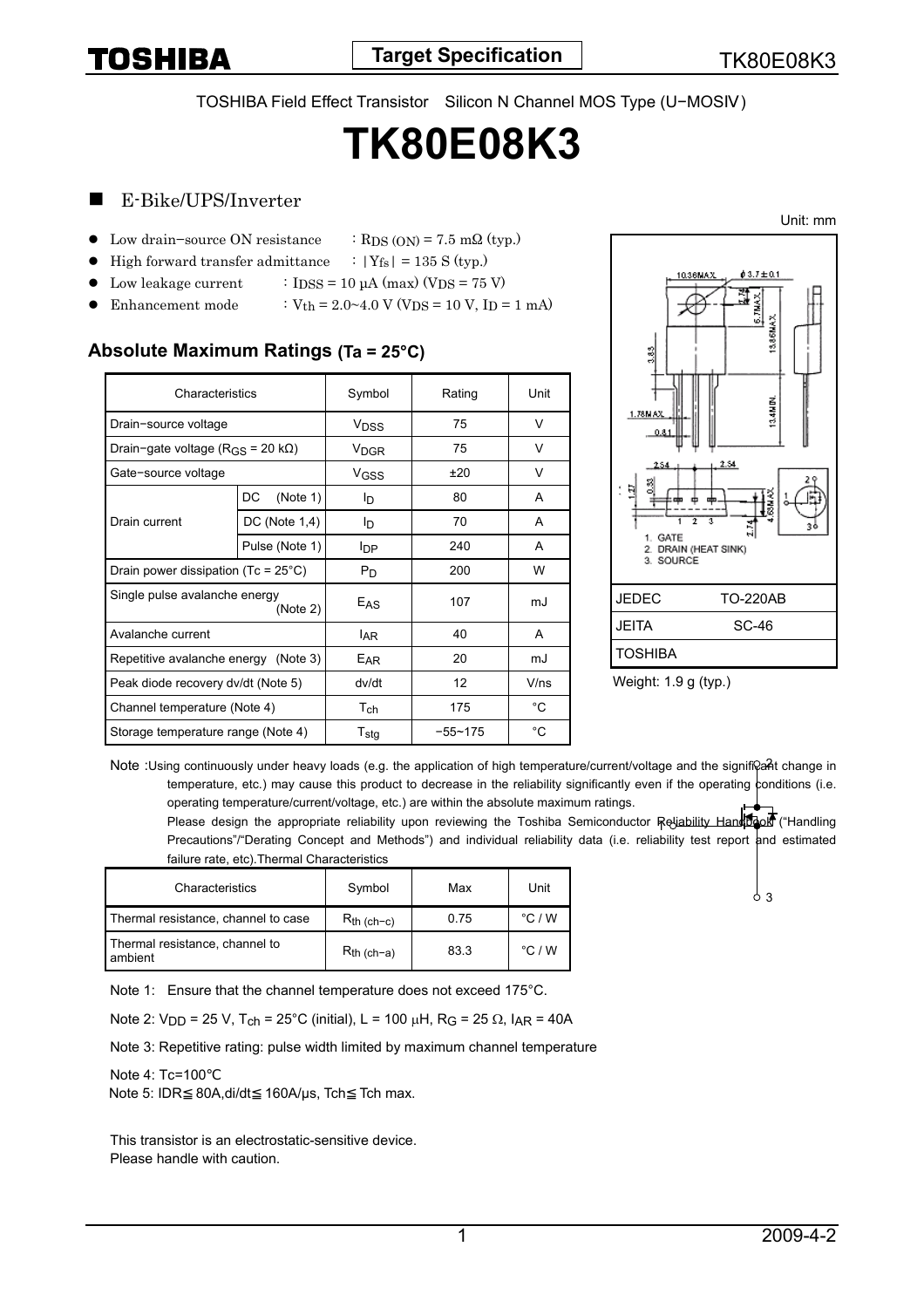**Electrical Characteristics (Ta = 25°C)**

|                                                    | Characteristics                | Symbol                    | <b>Test Condition</b>                                                                                 | Min | Typ.                     | Max | Unit      |
|----------------------------------------------------|--------------------------------|---------------------------|-------------------------------------------------------------------------------------------------------|-----|--------------------------|-----|-----------|
| Gate leakage current                               |                                | lgss                      | $V_{GS}$ = ±20 V, $V_{DS}$ = 0 V                                                                      |     |                          | ±1  | μA        |
| Drain cut-off current                              |                                | <b>l</b> <sub>DSS</sub>   | $V_{DS}$ = 75 V, $V_{DS}$ = 0 V                                                                       |     |                          | 10  | μA        |
|                                                    | Drain-source breakdown voltage | $V$ (BR) DSS              | $I_D$ = 10 mA, $V_{GS}$ = 0 V                                                                         | 75  |                          |     | $\vee$    |
|                                                    |                                | $V$ (BR) DSX              | $I_D$ = 10 mA, $V_{GS}$ = -20 V                                                                       | 45  | $\overline{\phantom{0}}$ |     | V         |
| Gate threshold voltage                             |                                | $V_{th}$                  | $V_{DS}$ = 10 V, $I_D$ = 1 mA                                                                         | 2.0 |                          | 4.0 | V         |
| Drain-source ON resistance                         |                                | R <sub>DS</sub> (ON)      | $V_{GS}$ = 10 V, $I_D$ = 40 A                                                                         |     | 7.5                      | 9.0 | $m\Omega$ |
| Forward transfer admittance                        |                                | $ Y_{fs} $                | $V_{DS}$ = 10 V, $I_D$ = 40 A                                                                         | 67  | 135                      |     | S         |
| Input capacitance                                  |                                | C <sub>iss</sub>          |                                                                                                       |     | 3600                     |     |           |
| Reverse transfer capacitance                       |                                | C <sub>rss</sub>          | $V_{DS}$ = 10 V, $V_{GS}$ = 0 V, f = 1 MHz                                                            |     | 350                      |     | pF        |
| Output capacitance                                 |                                | C <sub>oss</sub>          |                                                                                                       |     | 500                      |     |           |
| Switching time                                     | Rise time                      | $t_{\sf r}$               | 10V<br>$I_D = 40 A$<br><b>VOUT</b><br>$V_{GS}$<br>0 <sup>0</sup><br>$0.9 \Omega$<br>ξ<br>4.7 $\Omega$ |     | 95                       |     |           |
|                                                    | Turn-on time                   | t <sub>on</sub>           |                                                                                                       |     | 135                      |     | ns        |
|                                                    | Fall time                      | tf                        |                                                                                                       |     | 85                       |     |           |
|                                                    | Turn-off time                  | $t_{off}$                 | $V_{DD} \simeq 35$ V<br>Duty $\leq 1\%$ , t <sub>w</sub> = 10 $\mu$ s                                 |     | 220                      |     |           |
| Total gate charge (Gate-source<br>plus gate-drain) |                                | $\mathsf{Q}_{\mathsf{g}}$ | $V_{DD}$ ≈ 75 V, V <sub>GS</sub> = 10 V, I <sub>D</sub> = 80 A                                        |     | 75                       |     |           |
| Gate-source charge                                 |                                | $Q_{gs}$                  |                                                                                                       |     | 44                       |     | пC        |
| Gate-drain ("miller") charge                       |                                | $Q_{\text{gd}}$           |                                                                                                       |     | 31                       |     |           |

## **Source−Drain Ratings and Characteristics (Ta = 25°C)**

| Characteristics                              | Symbol                 | <b>Test Condition</b>           | Min | Typ. | Max    | Unit |
|----------------------------------------------|------------------------|---------------------------------|-----|------|--------|------|
| Continuous drain reverse current<br>(Note 1) | <sup>I</sup> DR        |                                 |     |      | 80     | A    |
| Pulse drain reverse current<br>(Note 1)      | <b>IDRP</b>            |                                 |     |      | 240    | A    |
| Forward voltage (diode)                      | <b>V<sub>DSF</sub></b> | $I_{DR}$ = 80 A, $V_{GS}$ = 0 V |     |      | $-1.5$ | V    |
| Reverse recovery time                        | $t_{rr}$               | $I_{DR}$ = 80 A, $V_{GS}$ = 0 V |     | 45   |        | ns   |
| Reverse recovery charge                      | $Q_{\text{rr}}$        | $d_{DR}$ / dt = 100 A / $\mu$ s |     | 72   |        | μC   |

## **Marking**